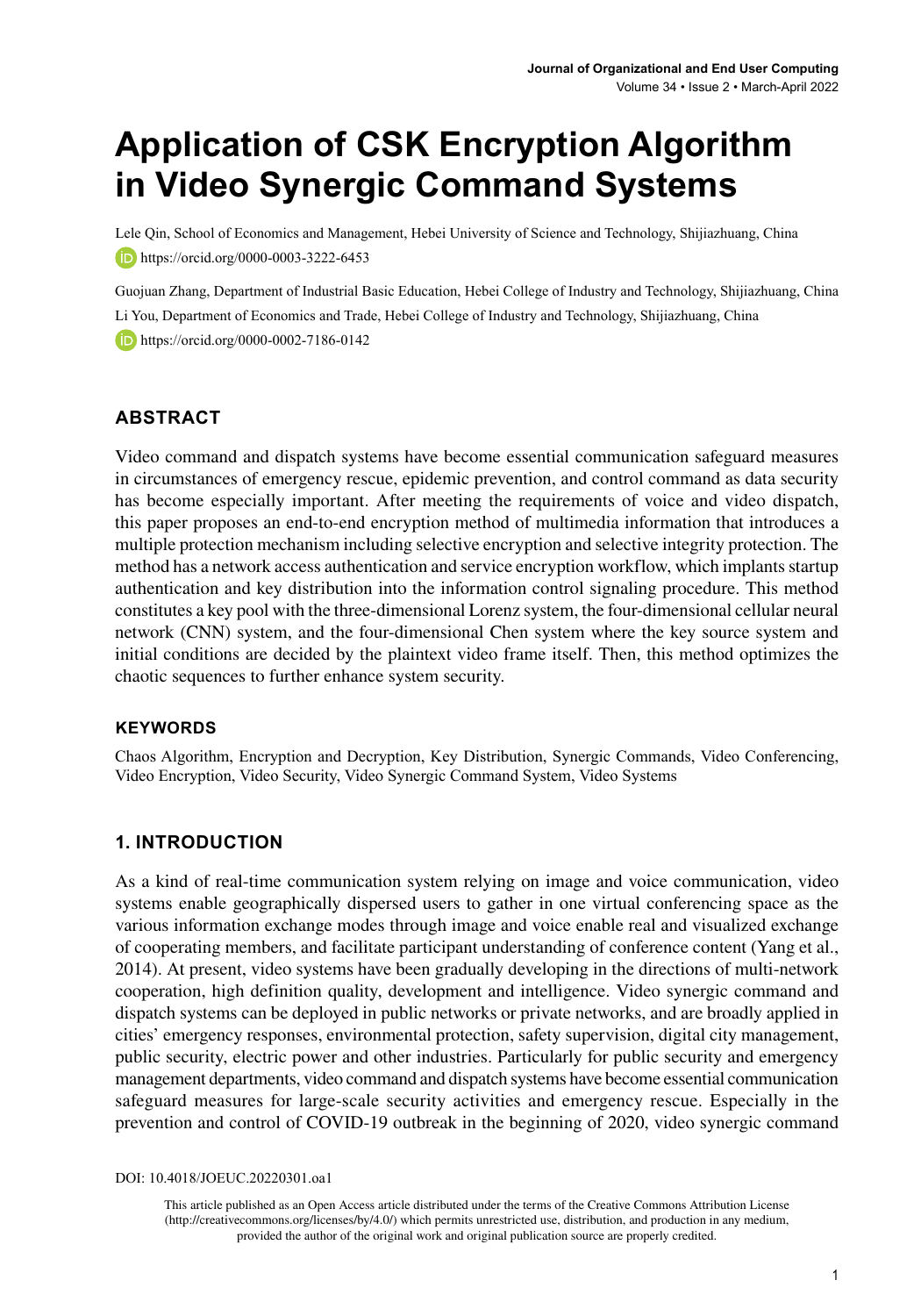systems played a crucial role in areas of teleconference, rescue command, video monitoring command, telemedicine and enterprise work resumption. In the application of video systems, video content may concern state secrets, military intelligence, business secrets and private information. Any leakage of such sensitive information will lead to huge safety risks. Therefore, this paper extracts cryptographic demands from typical video conferencing systems and designs a video conferencing encryption scheme using research in combination with commercial cryptographic algorithm, and by taking full advantage of chaos algorithm. This is done to guarantee the information data security, ensure the sustainable development and secure application of video conferencing. This paper proposes an end-toend encryption scheme for multimedia information in video synergic command systems which studies, combines and designs technologies such as user authentication, end-to-end information encryption protocol, and chaotic encryption algorithm. This implements the video synergic command system and meets various personalized user demands for multimedia information encryption.

#### **1.1. Research Status**

Video encryption technology appeared contemporarily with the rise of the Internet, both in the 1970s, and has undergone changes from analog signal to digital signal. At the beginning of the 1990s, with the establishment of video coding standards, new video encryption algorithms were continuously proposed, but only concerning the encryption of videos without considering the relation between coding and encryption. There were two encryption methods. In the first method, original videos were processed through traditional cryptographic encryption methods before coding, i.e. substituting and disturbing the pixels of videos. The other method was also called the complete encryption algorithm, which encrypted the code stream after coding and adopted a typical encryption algorithm for its high encryption efficiency. This was deemed as having low research value because of the abnormal decoding due to the change of video format after encryption. Then these two methods, were followed by entropy coding based encryption algorithm, which fused the encryption process into the entropy coding process resulting in preferable encryption results, and high encryption and decryption efficiency (Spanos et al., 1995; Shi et al., 2006). From the beginning of the 21st century, various video encryption algorithms began to attract the attention of researchers gradually and more and more technical proposals followed. Cao brought up the video encryption algorithm using discrete cosine transform coefficient, but it had unsatisfactory encryption results because it encrypted only one type of data (Cao et al., 2005). In 1963, Antonio presented a chaotic system and applied the system in video encryption (Antonio et al., 2015). He proposed a model using the three-dimensional Lorenz Chaos to avoid the complexity in solving high-dimensional chaos(He et al.,2013). However, it was inadequate for real-time transmission when combined with coding. Tian put forward a RC4 hyperchaotic video encryption algorithm that generated four pseudorandom sequences through fourdimensional hyper chaotic mapping to work respectively as the seed keys of RC4 algorithm(Tian et al.,2015). The purpose is to realize the joint encryption of Direct Coefficient (DC), Motion Vector Difference (MVD) symbol and non-zero Alternate Coefficient (AC) symbol. This algorithm featured big key space, strong key sensitivity and high security. The above literature all sought to achieve a sound balance between the efficiency and security of video encryption. Liu et al. came up with a puzzle algorithm that first separated the code stream into blocks, scrambled the blocks and then encrypted them respectively by key streams produced through AES-CTR(Liu et al.,2015). This algorithm was applicable in multimedia P2P video conferencing systems. Traditional encryption methods are primarily mathematical methods requiring costly equipment, and don't fit the document coding structure and mass data characteristic of video information. Chaotic encryption methods are mainly physical methods utilizing the chaotic features of chaotic systems and requiring lowcost equipment. Chen discovered the Chen System in 1999 and applied the four-dimensional hyper chaotic mathematical model(Guan et al.,2015). Chua and Yang were first to establish the Cellular Neural Network (CNN), in 1988, and utilized the four-dimensional CNN hyper chaotic system(Qi et al., 2013;Duan et al., 2014). An ideal chaotic random sequence should have certain characteristics